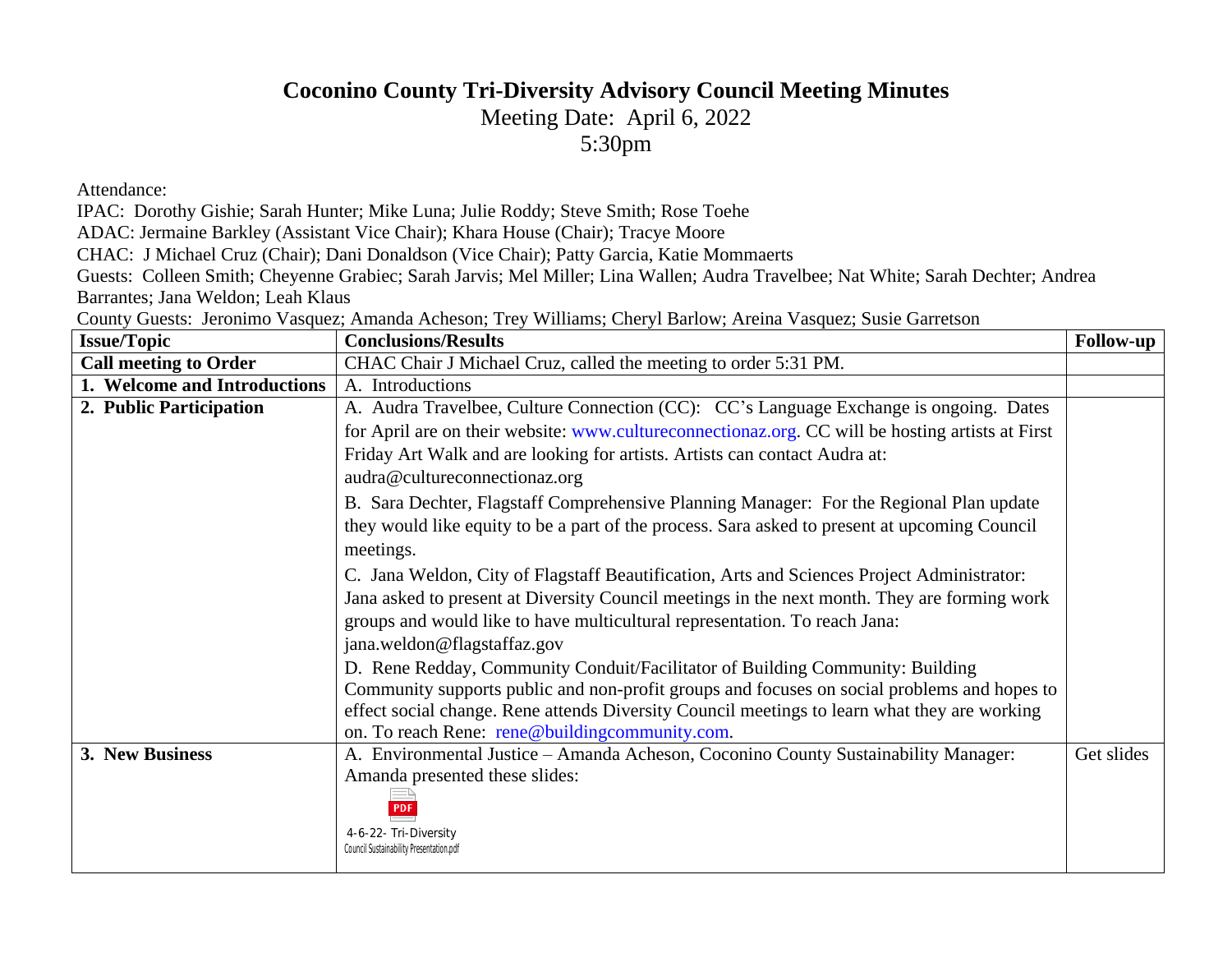The Sustainability Department provides fre[e services, education, and co](http://www.yesforcoconino.com)nsultation resident in Coconino County. There is urgency for us all to act. Climate change w some more than others. One of the department's goals is to increase community resilience. Amanda invited the Councils to be a part of their efforts.

B. Coconino Community College (CCC) Proposition 438 – Dr. Colleen

Smith, President, and Cheyenne Grabiec (Dine), Community Outreach Direct Smith and Cheyenne presented these slides:



CCC Property Tax Outreach Presentation Condensed.pptx

Proposition is a tax reset of primary property tax, increasing it to \$.74. The intent CCC to be able to provide and increase programs for citizens of Coconino County more, go to: coconino.az.edu/prop-438 and www.yesforcoconino.com. Member questions/comments: Start early to use students from diverse backgrounds to assi passage; Thank you to the college for being open to community needs.

C. NAU Cardiovascular Regulation Unit research on sex and race-based health d Sara Jarvis, PhD, Associate Professor, NAU Department of Biological Sciences; NAU Associate Professor, Department of Biological Sciences: Sara and Leah presented these nearslides:

Students do research on how the body regulates blood pressure. Member comments: Connect states: Connect states: Connect states: Connect states: Connect states: Connect states: Connect states: Connect states: Connect states with Deb Harris at the Murdoch Center: Table at Juneteenth at the Murdoch Cen 18: Connecting with Sunnyside Neighborhood Association, Southside Community and Plaza; Offer a program at the library including free blood screening. To conn email Dr. Jarvis at Sara.Jarvis@nau.edu

D. County Updates - Trey Williams, Coconino County Public Affairs Director:

1) Redistricting: Trey presented these slides on the redistricting of Supervisors https://storymaps.arcgis.com/stories/9d8d38db97b34ff691d2b8940428ba30 Supervisor Districts must be redistricted every 10 years according to population. must have equal populations with a deviation of 5% allowed. One of the requirem communities of interest cannot be split. The Supervisors have adopted five maps. them go to: Coconino.az.gov/redistricting. Public comments so far can be viewed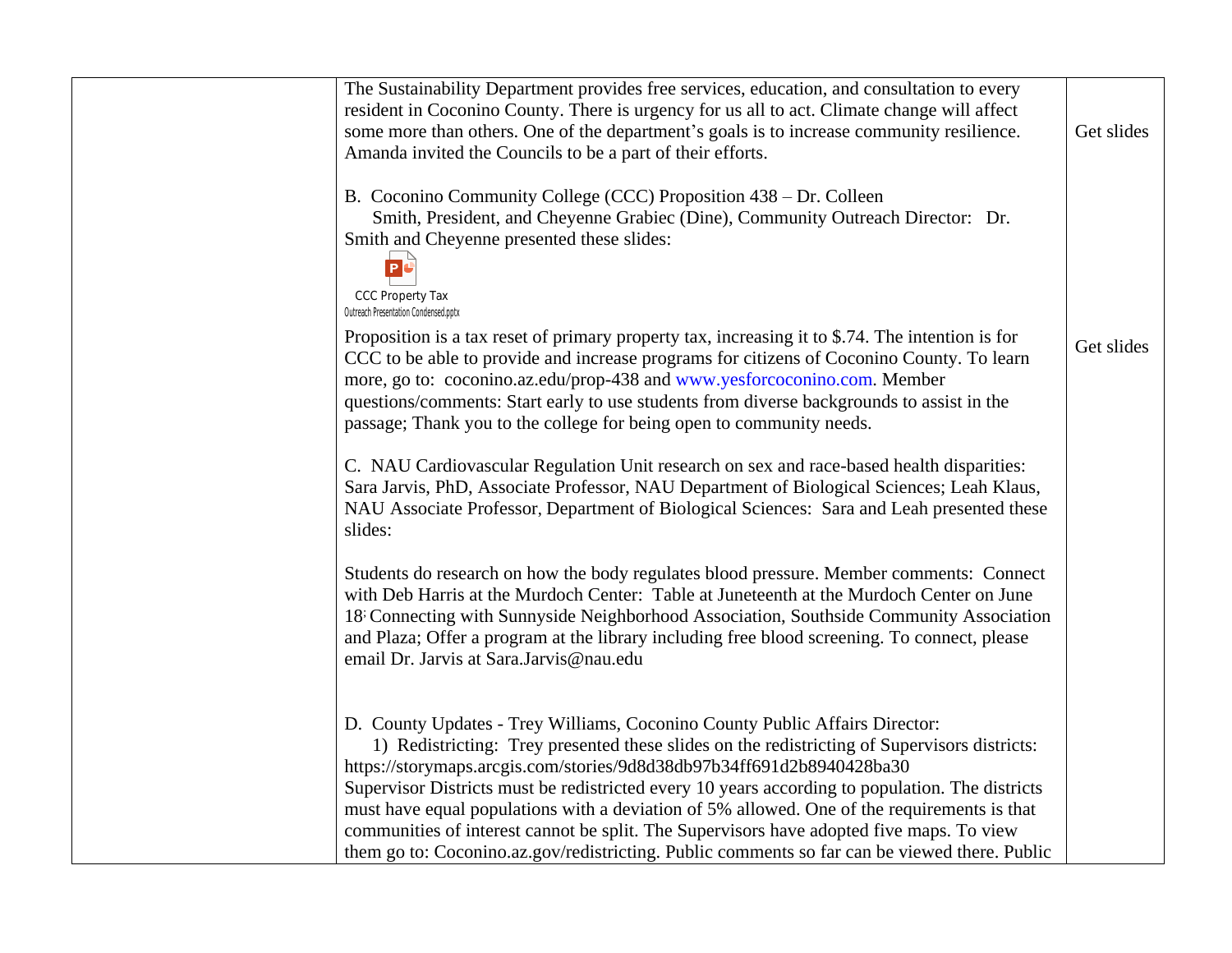| input ends April 12. They have had four public input meetings during March.                                              |  |
|--------------------------------------------------------------------------------------------------------------------------|--|
| 2) American Rescue Plan: The Board of Supervisors (BOS) allocated \$5 million in funds in                                |  |
| December for community projects from Congress. The Board has issued Requests for                                         |  |
| Information (RFI) and wants to hear from Diversity Council members and the public about                                  |  |
| what the needs are. This will help them know what to issue Requests for Proposals (RFP) to                               |  |
| hear about what needs are. How it impacted your organization. Once the RFPs are received, the                            |  |
| Board and staff will refine. The Deadline to send an RFI is April 15. Information on the                                 |  |
| County's RFI request:                                                                                                    |  |
| https://coconino.az.gov/CivicAlerts.aspx?AID=2646                                                                        |  |
| 3) The BOS is beginning its budget process. In early May it will conduct budget meetings                                 |  |
| with departments and adopt the FY2023 budget by June 30. They are asking for community                                   |  |
| input as well. Over the next two months Trey will meet with the Councils.                                                |  |
| E. Diversity Council Reports for January-March 2022:                                                                     |  |
| 1. African Diaspora Advisory Council (ADAC) – Khara House, ADAC Chair: ADAC                                              |  |
| has:                                                                                                                     |  |
| participated in the Flagstaff's Stride Forward effort; hosted Black History Month Art<br>$\bullet$<br>and Essay contest. |  |
| Lived Black Experience community dialogs.<br>$\bullet$                                                                   |  |
| Teachers are beginning to reach out to ADAC for better material. Students have been using or                             |  |
| accused of using the "n" word. Planning is underway for Juneteenth, partnering with the                                  |  |
| Southside Community Association and will take place over the weekend of June 17-19.                                      |  |
| 2. Coconino Hispanic Advisory Council (CHAC) - J Michael Cruz, CHAC Chair:                                               |  |
|                                                                                                                          |  |
| PDF                                                                                                                      |  |
| April 2022 Tri<br>Diversity report.pdf                                                                                   |  |
| 3. Indigenous Peoples Advisory Council (IPAC) – Rose Toehe, IPAC member:                                                 |  |
| Presentation to IPAC were:                                                                                               |  |
| 4Kinship/Chiz for Cheii, which delivers firewood to the elderly, disabled, and chapter<br>$\bullet$                      |  |
| houses.                                                                                                                  |  |
| County Manager Steve Peru reported that the Criminal Justice Coordinating Council                                        |  |
| has created an Indigenous Initiative committee and are working to ensure access to                                       |  |
| justice for all. This includes Court Navigators for Indigenous community members.                                        |  |
| They are planning to hire a new Director. The Diversity, Equity and Inclusion position                                   |  |
| has changed from Supervisor to Director and recruitment has begun. He plans to meet                                      |  |
| with Councils to work on the job description. The hiring problem is cost of living.                                      |  |